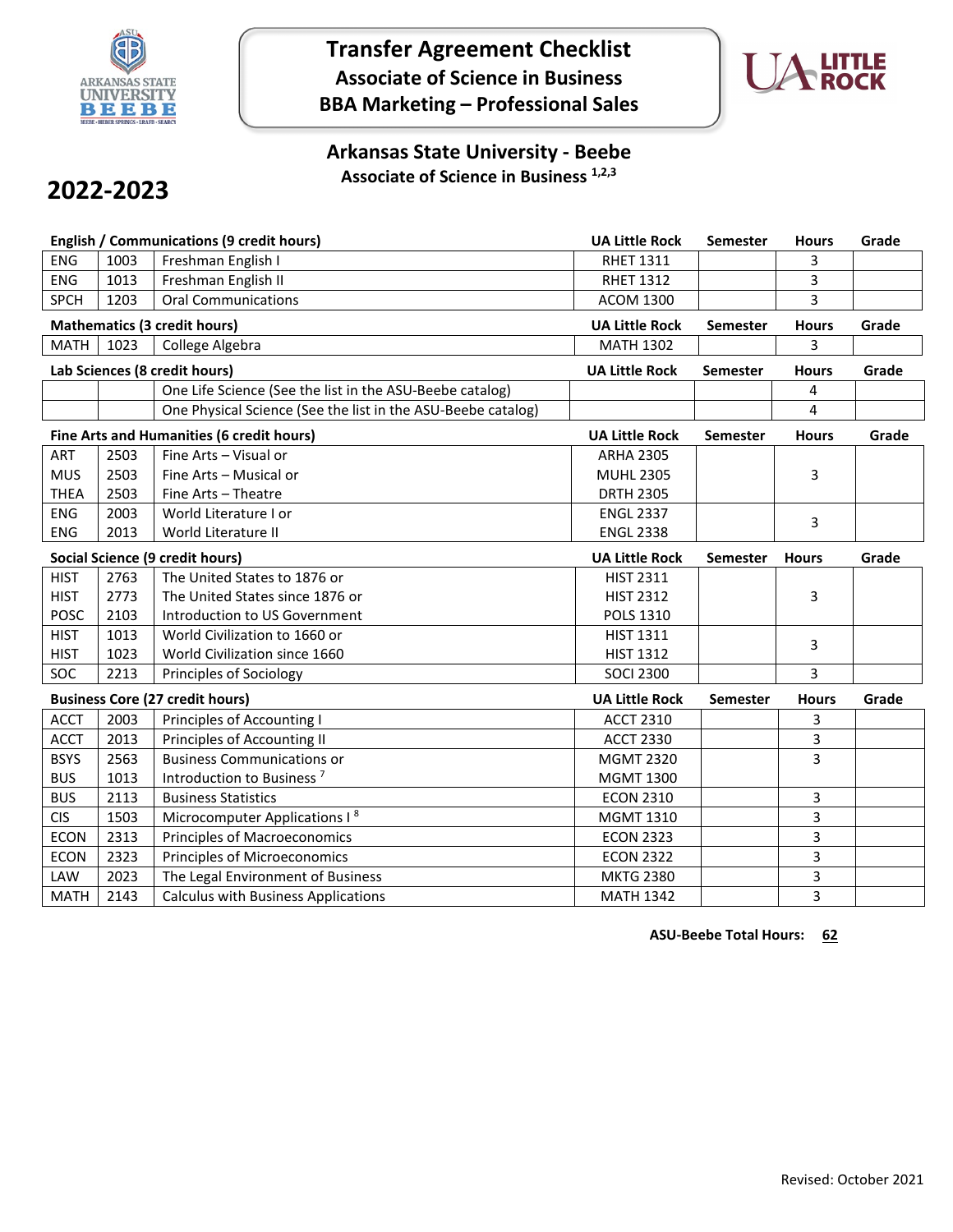



#### **University of Arkansas at Little Rock Bachelor of Business Administration – Marketing – Professional Sales4 2022-2023**

|             | <b>Professional Business Courses (28 credit hours)</b> | <b>Semester</b>                                | <b>Hours</b> | Grade |  |
|-------------|--------------------------------------------------------|------------------------------------------------|--------------|-------|--|
| <b>BSAD</b> | 2010/4010                                              | Career Catalyst <sup>6</sup>                   |              | 0     |  |
| <b>BSAD</b> | 3100                                                   | <b>Business Professionalism</b>                |              |       |  |
| <b>BINS</b> | 3305                                                   | <b>Information Systems for Decision Making</b> |              | 3     |  |
| <b>BINS</b> | 3352                                                   | Data Analysis and Visualization                |              | 3     |  |
| <b>BINS</b> | 3380                                                   | <b>Business Communication</b>                  |              | 3     |  |
| <b>ECON</b> | 3355                                                   | <b>Quantitative Business Analysis</b>          |              | 3     |  |
| <b>FINC</b> | 3310                                                   | <b>Business Finance</b>                        |              | 3     |  |
| <b>MGMT</b> | 3300                                                   | Principles of Management                       |              | 3     |  |
| <b>MGMT</b> | 3304                                                   | <b>Operations Management</b>                   |              | 3     |  |
| <b>MGMT</b> | 4380                                                   | <b>Business Strategy (Capstone Course)</b>     |              | 3     |  |
| <b>MKTG</b> | 3350                                                   | <b>Principles of Marketing</b>                 |              | 3     |  |

|             | <b>Marketing Major Requirements (15 credit hours)</b><br><b>Semester</b> |                                        |  | <b>Hours</b> | Grade |
|-------------|--------------------------------------------------------------------------|----------------------------------------|--|--------------|-------|
| <b>ADVT</b> | 3300                                                                     | Advertising: An IMC Approach           |  |              |       |
| <b>MKTG</b> | 3353                                                                     | <b>Professional Selling</b>            |  |              |       |
| <b>MKTG</b> | 3385                                                                     | <b>Consumer Analysis and Behavior</b>  |  |              |       |
| <b>MKTG</b> | 4310                                                                     | Marketing Research                     |  |              |       |
| <b>MKTG</b> | 4385                                                                     | Marketing Management (Capstone Course) |  |              |       |

| <b>Marketing Electives (6 credit hours)</b> |      |                                       | <b>Semester</b> | <b>Hours</b> | Grade |
|---------------------------------------------|------|---------------------------------------|-----------------|--------------|-------|
| <b>ADVT</b>                                 | 3310 | Advertising IMC Development           |                 |              |       |
| <b>ADVT</b>                                 | 3340 | <b>Public Relations</b>               |                 |              |       |
| <b>BINS</b>                                 | 4352 | <b>Big Data Analytics Tools</b>       |                 |              |       |
| <b>MGMT</b>                                 | 4366 | New Venture Launch                    |                 |              |       |
| <b>MKTG</b>                                 | 3352 | Seminar in Current Topics             |                 | 6            |       |
| <b>MKTG</b>                                 | 4315 | Social Media Marketing Strategy       |                 |              |       |
| <b>MKTG</b>                                 | 4316 | Digital Marketing                     |                 |              |       |
| <b>MKTG</b>                                 | 4320 | International Marketing               |                 |              |       |
| <b>MKTG</b>                                 | 4341 | <b>Brand and Marketing Consulting</b> |                 |              |       |

| <b>Professional Sales Emphasis (9 credit hours)</b> |      | Semester                              | <b>Hours</b> | Grade |  |
|-----------------------------------------------------|------|---------------------------------------|--------------|-------|--|
| <b>MKTG</b>                                         | 4351 | Sales Management                      |              |       |  |
| <b>MKTG</b>                                         | 4355 | Advanced Professional Selling         |              |       |  |
| <b>MKTG</b>                                         | 4370 | <b>Business to Business Marketing</b> |              |       |  |

**UA Little Rock Total Hours: 58**

#### **Total Hours: 120** <sup>5</sup>

<sup>1</sup> See your advisor at Arkansas State University-Beebe for degree and graduation information.

<sup>2</sup> UA Little Rock transfer course designations are either guaranteed by ACTS (acts.adhe.edu) or have been approved as a substitution by UA Little Rock. Unless otherwise noted, courses for which no UA Little Rock equivalent course is listed would transfer in as elective credit.

<sup>3</sup> Students completing the Associate of Science in Business degree requirements, as shown above, with minimum 2.25 cumulative GPA and a grade of C or greater in Composition II and College Algebra, will have satisfied the UA Little Rock Lower Level Core requirements and will be admitted to the College of Business and the Bachelor of Business Administration degree program as a junior.

4 For more specific information about degree requirements within the junior and senior years at UA Little Rock, please review the UA Little Rock Undergraduate Catalog (http://ualr.edu/catalogs/undergraduate-catalog) and consult your UA Little Rock academic advisor.